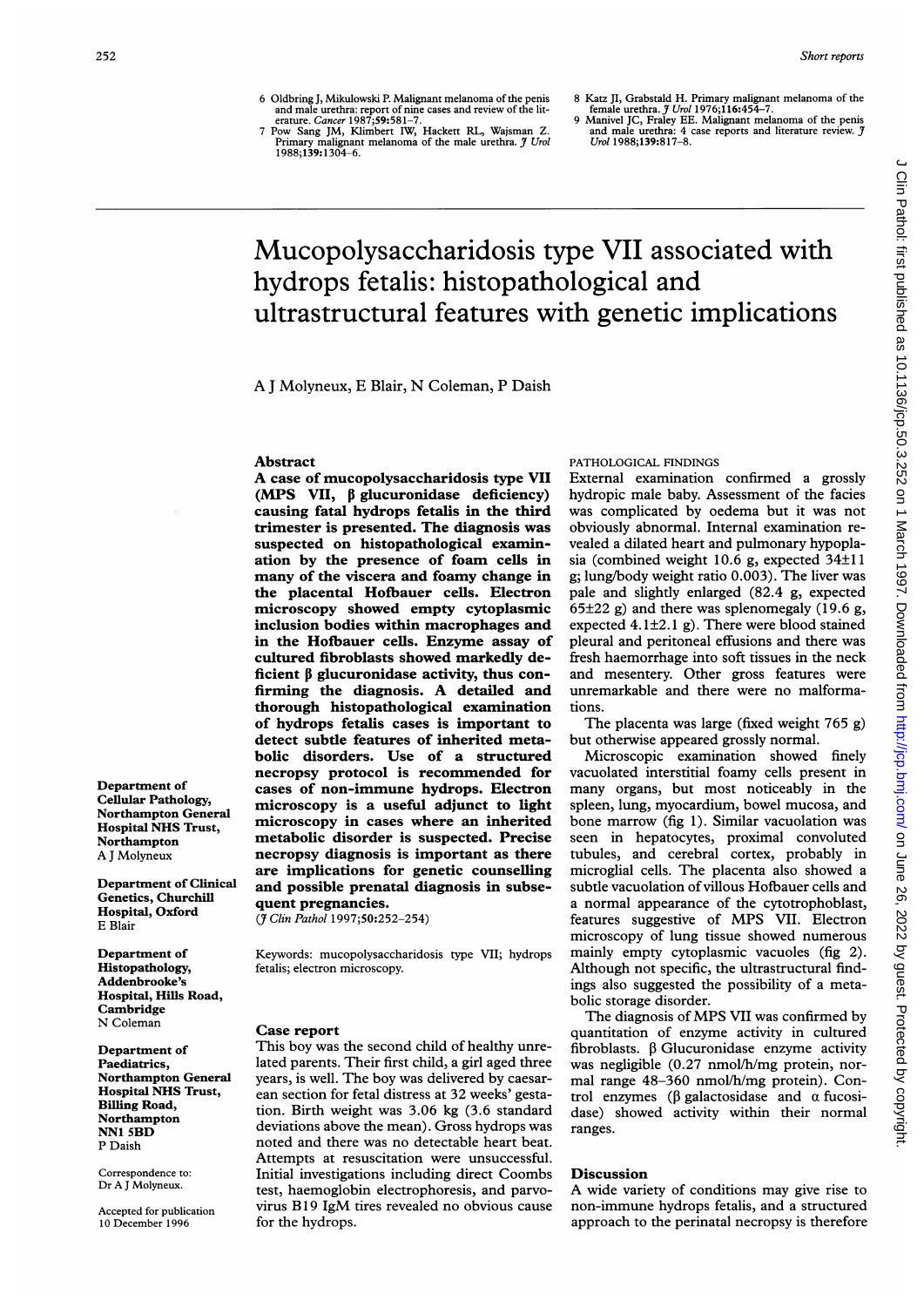

Figure  $1$  A section of rib with scattered macrophages within the bone marrow spaces showing fine cytoplasmic vacuolation (haematoxylin and eosin, high power).



Figure 2 Ultrastructural appearance of pulmonary capillary. Vacuoles are prominent in the leucocyte and in the endothelial cells (arrowheads). Most vacuoles appeared empty, although some contained floccular material and others a few lamellae  $(\times 3390)$ .

especially important. Perinatal necro cols for non-immune hydrops cases emphasise the importance of a complete examination including whole body  $x$  ray, thorough gross dissection, placental examination, microscopic examination, microbiological cultures, and tis- reaction. sue (fibroblast) culture.<sup>1</sup> The latter may be unsuccessful, particularly in cases of stillbirth with postmortem retention in excess of 24 hours. Although placental amnion is a good backup tissue for culture, we also advocate inclusion of sample collection for electron microscopy in the protocol for cases where the initial gross examination fails to show a cause for the hydrops. Electron microscopy may significantly reduce the differential diagnosis where an inherited metabolic disorder is suspected on light microscopy. In some cases (for example, GM, gangliosidosis and Gaucher's disease) the inclusions seen on electron microscopy may be diagnostic even in the: macerated fetus.'

Mucopolysaccharidosis type VII is a rare autosomal recessive condition which results from a deficient function of the enzyme  $\beta$  glucuronidase.<sup>3</sup> This glycoprotein is required for the hydrolysis of glucuronic acid residues from the non-reducing termini of glycosamuroglycans of lysosomes. Deficiency of glucuronidase results in the accumulation of glycosaminoglycans in many organs and in creased urinary excretion of glycosaminoglycans.

The  $\beta$  glucuronidase gene has been mapped to 7q and has been isolated and characterised by molecular genetic studies.<sup>4</sup> Twelve separate disease causing mutations have been identified and this molecular heterogeneity may in part explain the variable onset from the perinatal period to early childhood.<sup>5</sup> Those affected may present with hydrops fetalis or later with Hurler features. $6-8$ 

The pathological features of MPS VII have not been studied extensively. The degree and distribution of cellular vacuolation within organs appears to be variable, but the liver and spleen have been reported as showing the changes consistently.' Vacuolation of chorionic villous Hofbauer cells in the presence of a normal cytotrophoblast layer is <sup>a</sup> microscopic feature which should alert the pathologist dealing with a case of hydrops to a probable diagnosis of an inherited metabolic disorder. In this context, this pattern of vacuolation within the chorionic villus is characteristic of MPS VII, but other metabolic disorders (notably GM, gangliosidosis, sialidosis, and mucolipidosis II) may show vacuolation of the cytotrophoblast with less conspicuous villous Hofbauer cells.<sup>2</sup>

A diagnosis of MPS VII following necropsy examination has important implications for future pregnancies. Prenatal diagnosis is now possible following chorionic villus sampling or future pregnancies. Prenatal diagnosis is now<br>possible following chorionic villus sampling or<br>amniocentesis by  $\beta$  glucuronidase assay or<br>direct gene analysis.<sup>10</sup>

In our case the diagnosis of MPS VII was suspected on the basis of the histopathological examination. The ultrastructural appearances aided the diagnosis by excluding many other types of inherited metabolic disorder with characteristic inclusion bodies, for example  $GM<sub>1</sub>$  gangliosidosis. The electron microscopic appearances reflected the empty appearance of cytoplasmic vacuoles on light microscopy and the failure to stain with the periodic-acid-Schiff

We thank Dr A H Fensom and C P Ward of the Supraregional Laboratory for Genetic Enzyme Defects, SE Thames Regional<br>Genetics Centre, Guy's Hospital, London, for carrying out the<br>enzyme tests. Thanks also to Dr S M Huson , Department of<br>Medical Genetics, Churchill Hospital, Oxford comments.

- 
- 1 Keeling JW. Hydrops fetalis and other forms of excess fluid<br>accumulation in the fetus. In: Wigglesworth JS, Singer DB,<br>eds. *Textbook of fetal and perinatal pathology*. Boston: Black-<br>well Scientific Publications, 1991:
- 
- 
-